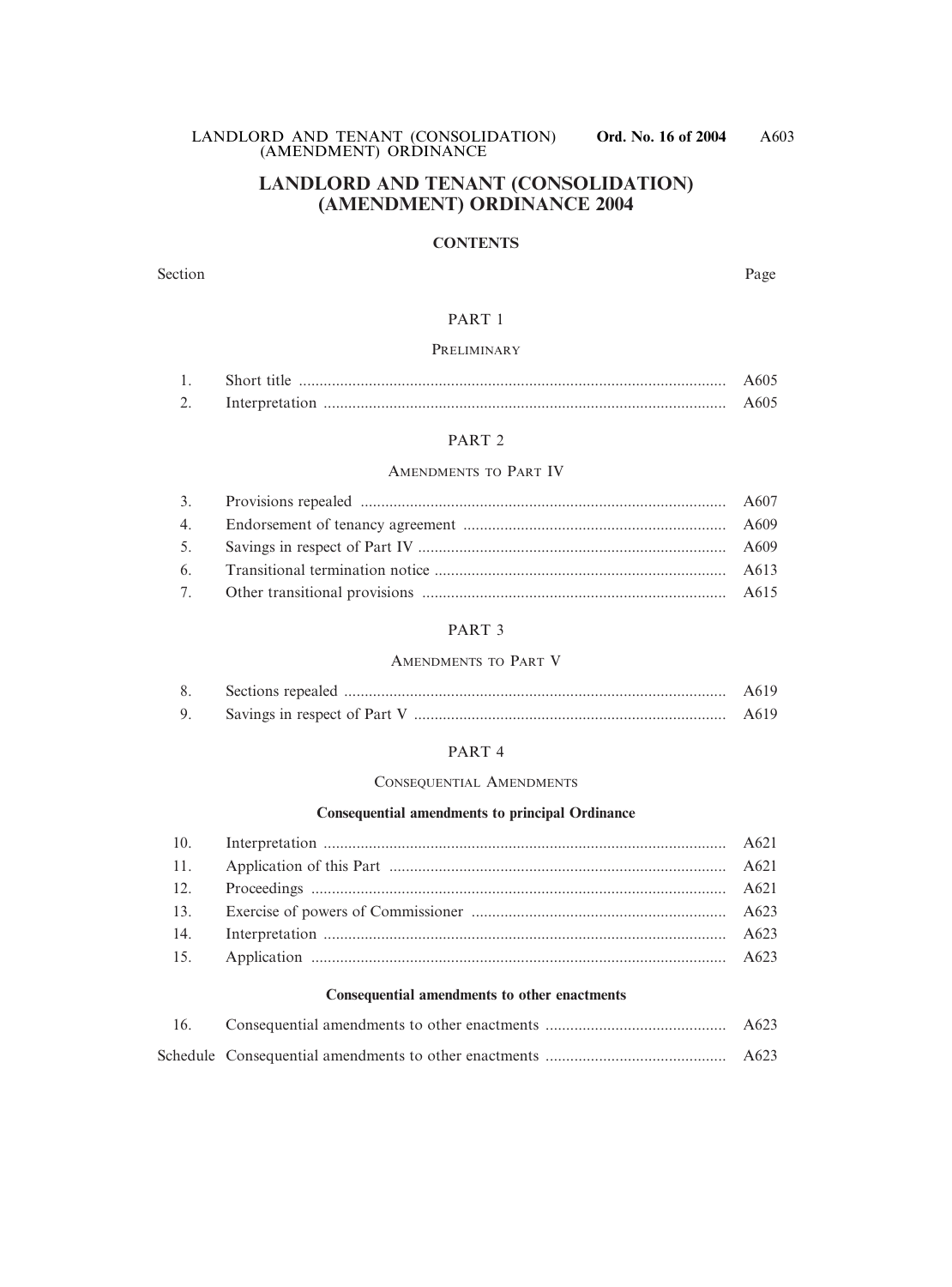# **HONG KONG SPECIAL ADMINISTRATIVE REGION**

ORDINANCE NO. 16 OF 2004



TUNG Chee-hwa Chief Executive 8 July 2004

An Ordinance to amend Parts IV and V of the Landlord and Tenant (Consolidation) Ordinance and to make consequential amendments.

[9 July 2004]

Enacted by the Legislative Council.

# PART 1

### PRELIMINARY

### **1. Short title**

This Ordinance may be cited as the Landlord and Tenant (Consolidation) (Amendment) Ordinance 2004.

### **2. Interpretation**

In this Ordinance—

- "commencement date" (生效日期) means the date on which this Ordinance is published in the Gazette;
- "Part IV" (第 IV 部) and "Part V" (第 V 部) mean respectively Part IV and Part V of the principal Ordinance;
- "principal Ordinance" (主體條例 ) means the Landlord and Tenant (Consolidation) Ordinance (Cap. 7);
- "Tribunal" (審裁處) means the Lands Tribunal established under the Lands Tribunal Ordinance (Cap. 17).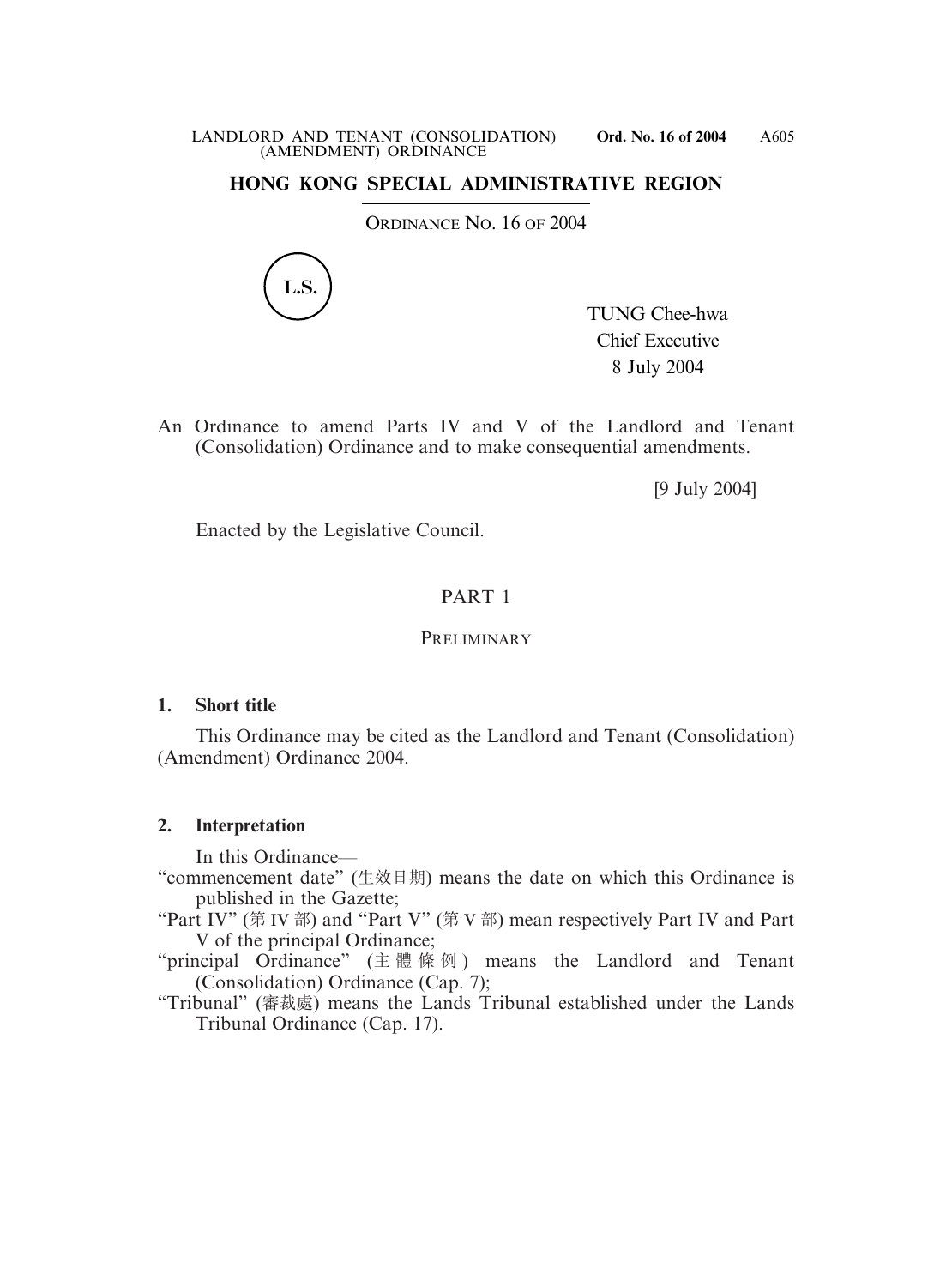# PART 2

# AMENDMENTS TO PART IV

### **3. Provisions repealed**

The following provisions of Part IV are repealed—

- (*a*) section 116(3), (4) and (4A)—Application of this Part;
- (*b*) section 117(1) and (2)—Continuation of tenancies and grant of new tenancies;
- (*c*) section 118—Notices given before this Part applies;
- (*d*) section 119—Termination of tenancy by the landlord;
- (*e*) section 119A—Tenant's request for a new tenancy;
- (*f*) section 119AA (as added by section 14 of the Landlord and Tenant (Consolidation) (Amendment) Ordinance 2002 (32 of 2002))—Request to Commissioner for tenancy information;
- (*g*) section 119B—Termination by tenant of tenancy for fixed term;
- (*h*) section 119C—Renewal of tenancies by agreement;
- (*i*) section 119D—Order by Tribunal for grant of a new tenancy;
- ( *j*) section 119E—Opposition by landlord to application for new tenancy;
- (*k*) section 119F—Additional provisions regarding opposition on ground of intention to rebuild;
- (*l*) section 119FA—New tenancy of part of premises;
- (*m*) section 119FB (as added by section 19 of the Landlord and Tenant (Consolidation) (Amendment) Ordinance 2002 (32 of 2002))—Certificate stating rateable value and compensation payable under section 119F(4) in respect of premises;
- (*n*) section 119G—Dismissal of application for new tenancy where landlord successfully opposes;
- (*o*) section 119H—Penalties;
- ( *p*) section 119I—Duration of new tenancy;
- (*q*) section 119J—Other terms of new tenancy;
- (*r*) section 119K—Rent under new tenancy;
- (*s*) section 119M—Carrying out of order for new tenancy;
- (*t*) section 119N—Interim continuation of tenancies pending determination by Tribunal;
- (*u*) section 119NA—Rent where new tenancy refused etc.;
- (*v*) section 119O—Short tenancies;
- (*w*) section 119P—Sub-tenancies;
- (*x*) section 119Q—Appeals.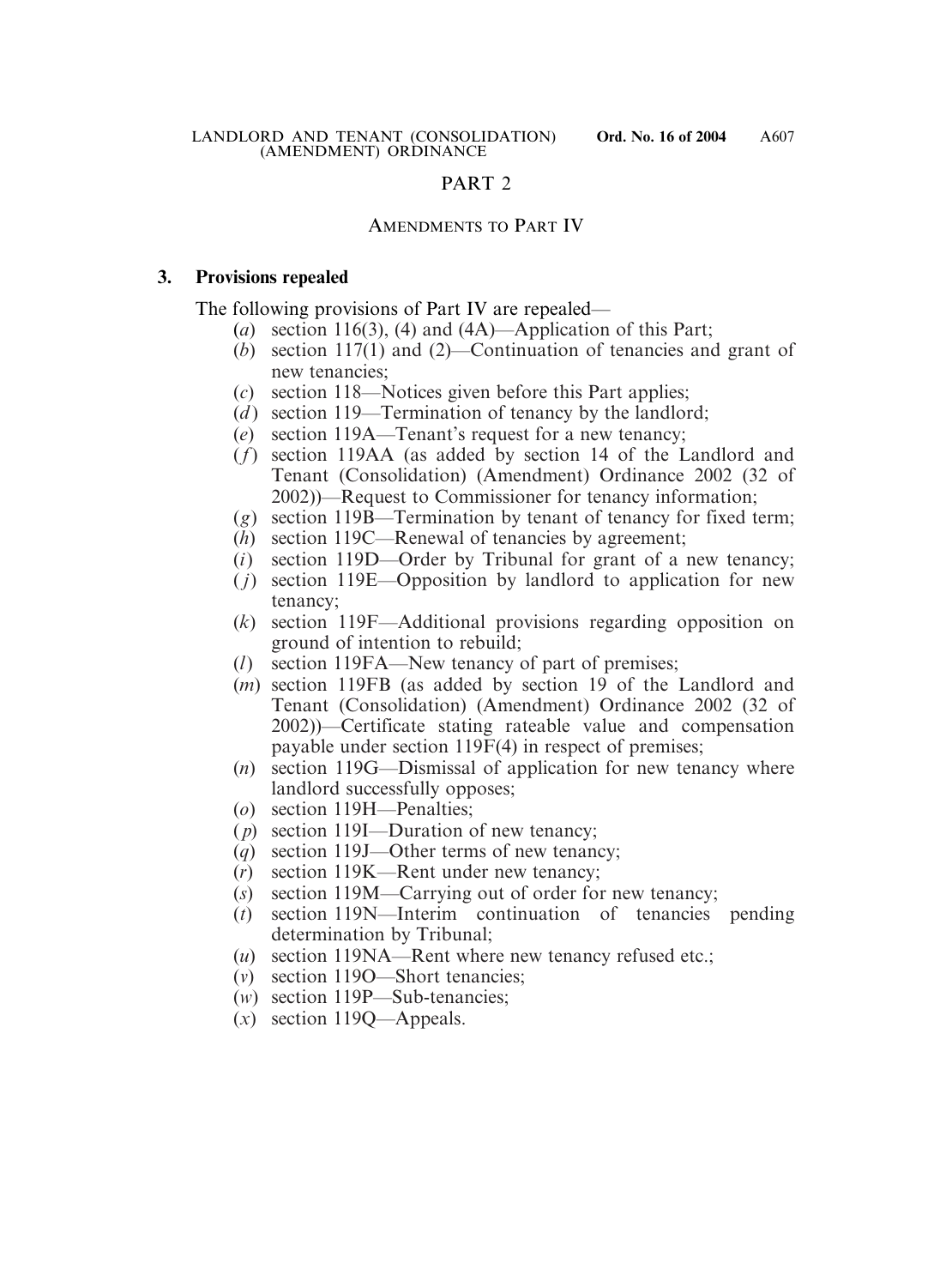# **4. Endorsement of tenancy agreement**

Section 119L is amended by repealing subsection (1) and substituting—

"(1) Where the parties enter into or renew a tenancy to which this Part applies, the landlord shall lodge with the Commissioner a notice in the specified form, and the Commissioner shall—

- (*a*) endorse the notice with the date of its receipt; and
- (*b*) notify both parties of the receipt of the notice.".

# **5. Savings in respect of Part IV**

(1) In the case of a tenancy to which Part IV applies and which is in existence on the day before the commencement date, if—

- (*a*) the landlord has before the commencement date given notice under and in accordance with section 119 of the principal Ordinance to terminate the tenancy; or
- (*b*) the tenant has before the commencement date made a request for a new tenancy under and in accordance with section 119A of the principal Ordinance,

then on and after the commencement date—

- (*c*) the provisions repealed by section 3 of this Ordinance shall continue to apply to the tenancy as if they were not repealed; and
- (*d*) the enactments amended by sections 10 to 16 of and the Schedule to this Ordinance shall, if applicable, apply to the tenancy as if they were not amended.

(2) On and after the commencement date, a tenancy to which Part IV applies and which is in existence on the day before the commencement date, but in respect of which no notice or request has been given or made before the commencement date under section 119 or 119A of the principal Ordinance, may, subject to subsections (4) and (5), only be terminated by a transitional termination notice as provided for by section 6.

(3) The term "the tenancy" (該租賃) as used in subsection  $(1)(c)$  and  $(d)$ does not include any new tenancy granted pursuant to Part IV on or after the commencement date.

(4) The requirement in subsection (2) for a transitional termination notice in respect of a tenancy, and any such notice that has been issued in respect of a tenancy, ceases to apply if, on or after the commencement date—

- (*a*) the parties to the tenancy—
	- (i) agree to some other period for notice of termination; or
	- (ii) alter any other term of the tenancy; or
- (*b*) the tenancy is assigned to a new tenant.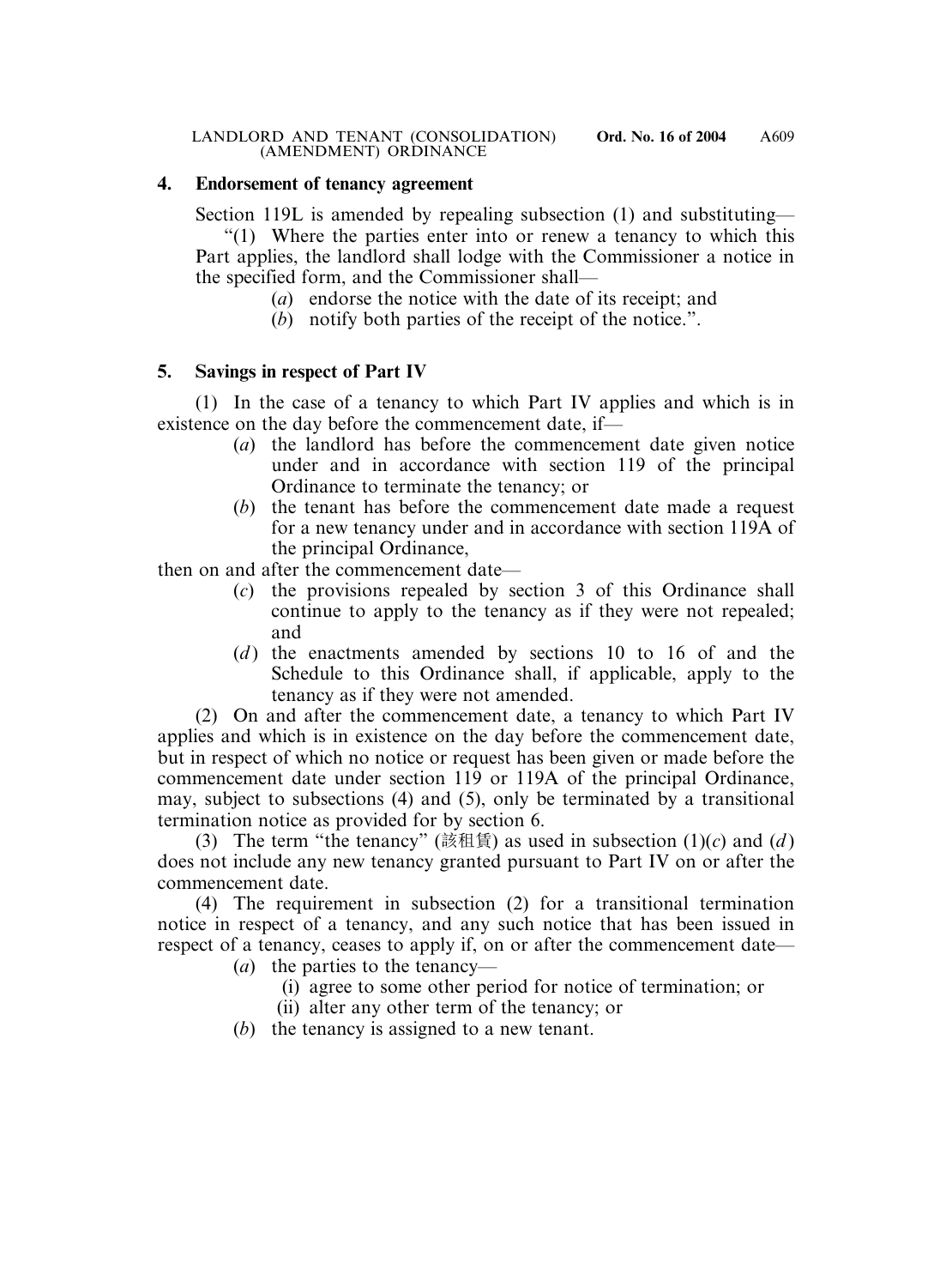- (5) Subsection (2) is without prejudice to—
	- (*a*) section 7(1) as to the making of an order for possession;
	- (*b*) any right of forfeiture conferred on a landlord;
	- (*c*) any right of surrender or early termination conferred on a tenant.
- (6) (*a*) The benefits and protection afforded by this Part shall, in any tenancy to which it applies, be available to the widow, widower, mother, father or any daughter or son over the age of 18 years of the tenant where she or he was residing with the tenant at the time of the tenant's death; and, for the purposes of this Part, references to a tenant shall except in this subsection include a reference to such widow, widower, mother, father, daughter or son.
	- (*b*) Only one person mentioned in paragraph (*a*) shall be entitled to the benefits and protection of this Part at one time and, in default of agreement by those persons, the Tribunal shall nominate that person on such grounds as appears to it to be just and equitable.
	- (*c*) The benefits and protection afforded by this Part shall not be available to a personal representative of a deceased tenant or, notwithstanding any will or the law of succession on intestacy, any other person who is not a person mentioned in paragraph (*a*) as entitled to those benefits and that protection.

(7) On and after the commencement date, a tenancy which would have terminated, but for the requirement in subsection (2) for a transitional termination notice, shall, until terminated by such a notice, but subject to section 7, continue at the same rent and upon the same covenants, conditions and other terms of the original tenancy as are appropriate to a month to month tenancy.

(8) If, before the commencement date, a landlord has successfully opposed the grant of a new tenancy on a ground specified in paragraph (*b*) or (*c*) of section 119E(1) of the principal Ordinance, the provisions of sections 119F and 119H of that Ordinance and of any condition imposed or order made under either of those sections apply in respect of the landlord as if those sections were not repealed on that date.

(9) If, on the commencement date, a tenant is in possession of premises in the circumstances described in section 119NA(1) of the principal Ordinance, the provisions of section 119NA of that Ordinance apply in respect of the tenant as if that section was not repealed on that date.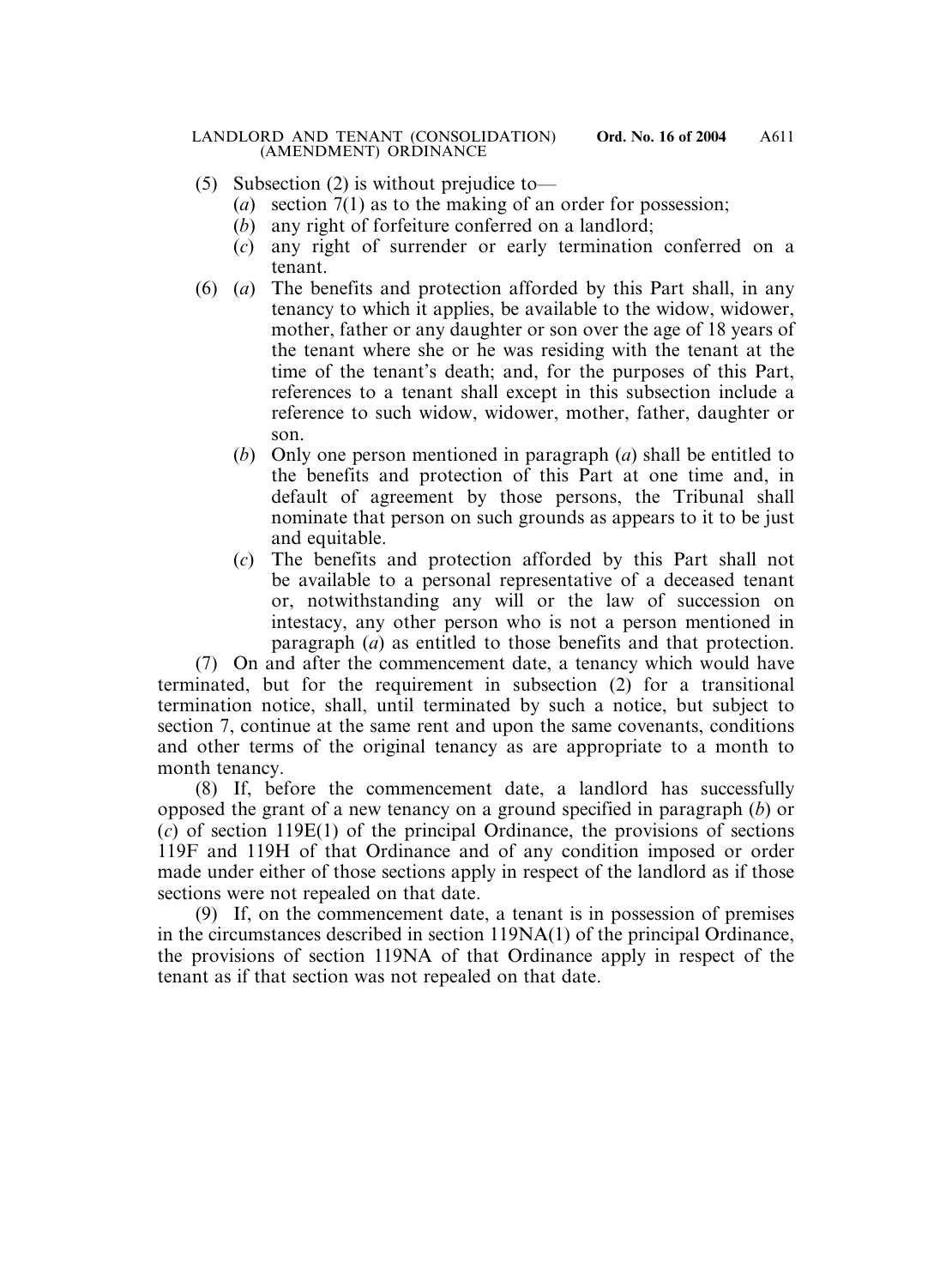(10) Proceedings relating to Part IV which are pending in the Tribunal on the commencement date, and decisions of the Tribunal relating to that Part which have not been given effect to on that date, may respectively continue and be given effect to on and after the commencement date notwithstanding the repeal of certain provisions of that Part by section 3 of this Ordinance.

(11) Proceedings relating to provisions of Part IV saved by this section may be commenced in the Tribunal on or after the commencement date.

# **6. Transitional termination notice**

(1) For the purpose of section 5(2), a "transitional termination notice" (過渡性終止通知書) means a written notice of termination of a tenancy served on or after the commencement date in accordance with this section.

(2) A transitional termination notice must be served—

- (*a*) by a landlord, not less than 12 months; or
- (*b*) by a tenant, not less than 1 month,

before the day on which it is to take effect.

(3) A transitional termination notice may be served at any time on or after the commencement date, but—

- (*a*) in respect of a tenancy for a fixed term which was in existence on the day before the commencement date, may not be served earlier than the last day of the term;
- (*b*) in respect of a periodic tenancy which was in existence on the day before the commencement date, may not be served earlier than the last day of the period of the tenancy current at the commencement date.

(4) A transitional termination notice may be served in any of the ways specified in section 119Y(1) of the principal Ordinance and subsection (2) of that section applies to such service.

- (5) Where a transitional termination notice is served on a tenant, if—
	- (*a*) the notice is in both Chinese and English; and
	- (*b*) the notice is posted on 3 successive days upon the main door or entrance of the premises affected,

the notice shall take effect terminating also any sub-tenancies created out of the tenancy to which it relates.

(6) Subject to section 5(4), a transitional termination notice duly served in respect of a tenancy in accordance with this section takes effect according to its terms, notwithstanding—

- (*a*) a change of landlord that does not create a new tenancy;
- (*b*) any express or implied provision in the tenancy regarding the giving of notice of termination (subject to section  $5(5)(c)$ ) as to early termination); or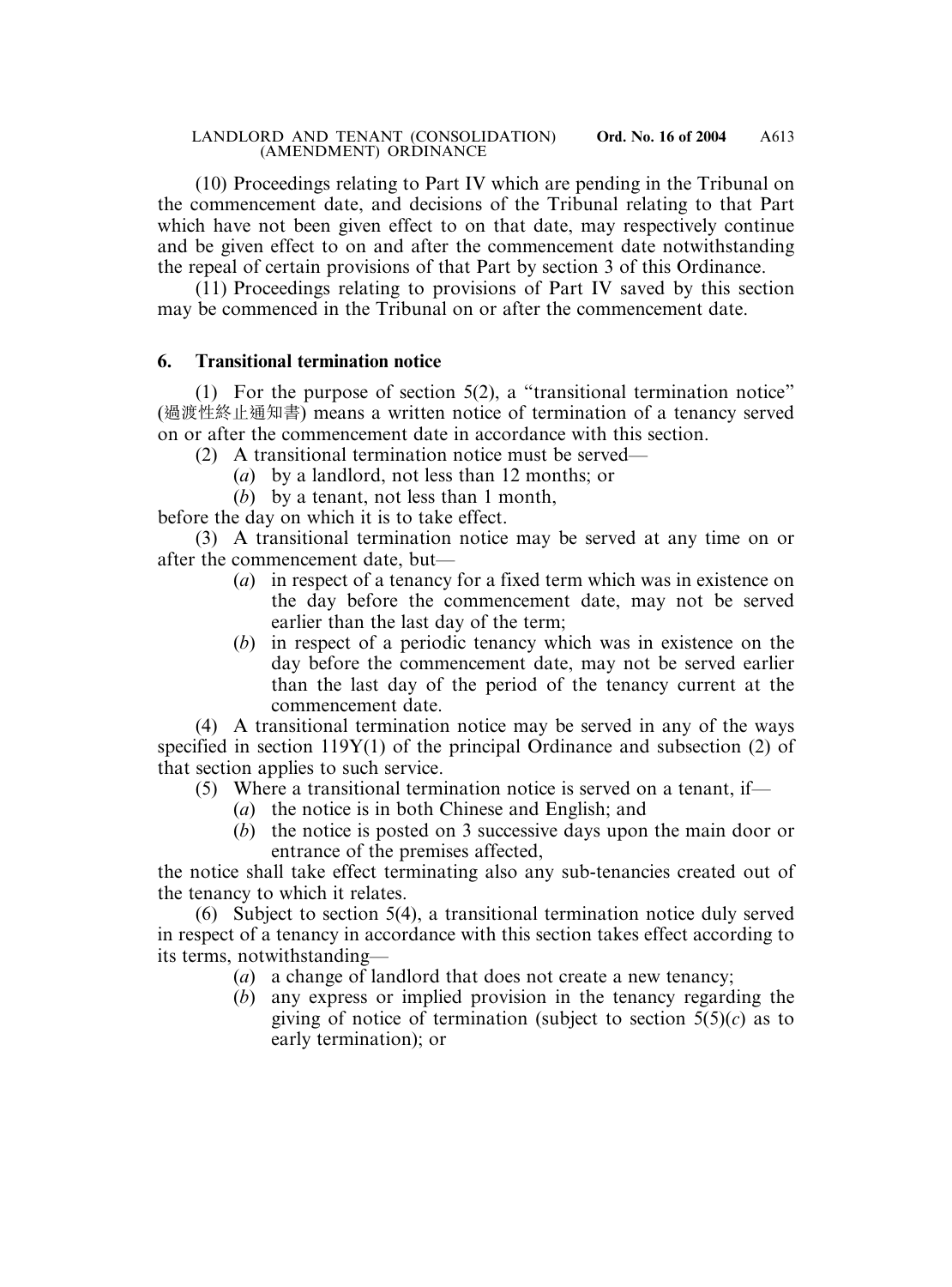(*c*) any other rule of law regarding the date on which a termination notice takes effect.

# **7. Other transitional provisions**

(1) During the continuance of a tenancy as described in section 5(7), the Tribunal may, on the application of the landlord, make an order for possession of the premises to which the tenancy relates, or any part of them, notwithstanding that a transitional termination notice in respect of the premises has not been served, or has been served but has not expired, if the Tribunal is satisfied that the premises are, or that that part of them is, reasonably required by the landlord for occupation as a residence for himself, his father, his mother or any son or daughter of his over the age of 18.

(2) The Tribunal shall not make an order for possession under subsection (1) if—

- (*a*) in the case of a tenancy, the tenant satisfies the Tribunal that, in all the circumstances of the case, it would manifestly not be just and equitable to make the order; or
- (*b*) in the case of a sub-tenancy, the Tribunal is satisfied in all the circumstances of the case, including whether other accommodation is available for the principal tenant or the subtenant, greater hardship would be caused by making the order than by refusing it.
- (3) If the Tribunal makes an order for possession under subsection (1)—
	- (*a*) the Tribunal must specify the name of the person for whose occupation it is satisfied the premises are, or the part of the premises is, required;
	- (*b*) subject to subsection (4), the landlord must not, for a period of 24 months after the date of the order, use, or allow the use of the premises, or the part of the premises, other than as a residence for the person specified under paragraph (*a*);
	- (*c*) subject to subsection (4), the landlord must not, for a period of 24 months after the date of the order—
		- (i) let the premises or any part of them; or
		- (ii) assign, transfer or part with possession of the premises or any part of them.

(4) If the Tribunal makes an order for possession under subsection (1), the Tribunal may authorize the landlord to—

- (*a*) let the premises or any part of them;
- (*b*) assign, transfer or part with possession of the premises or any part of them; or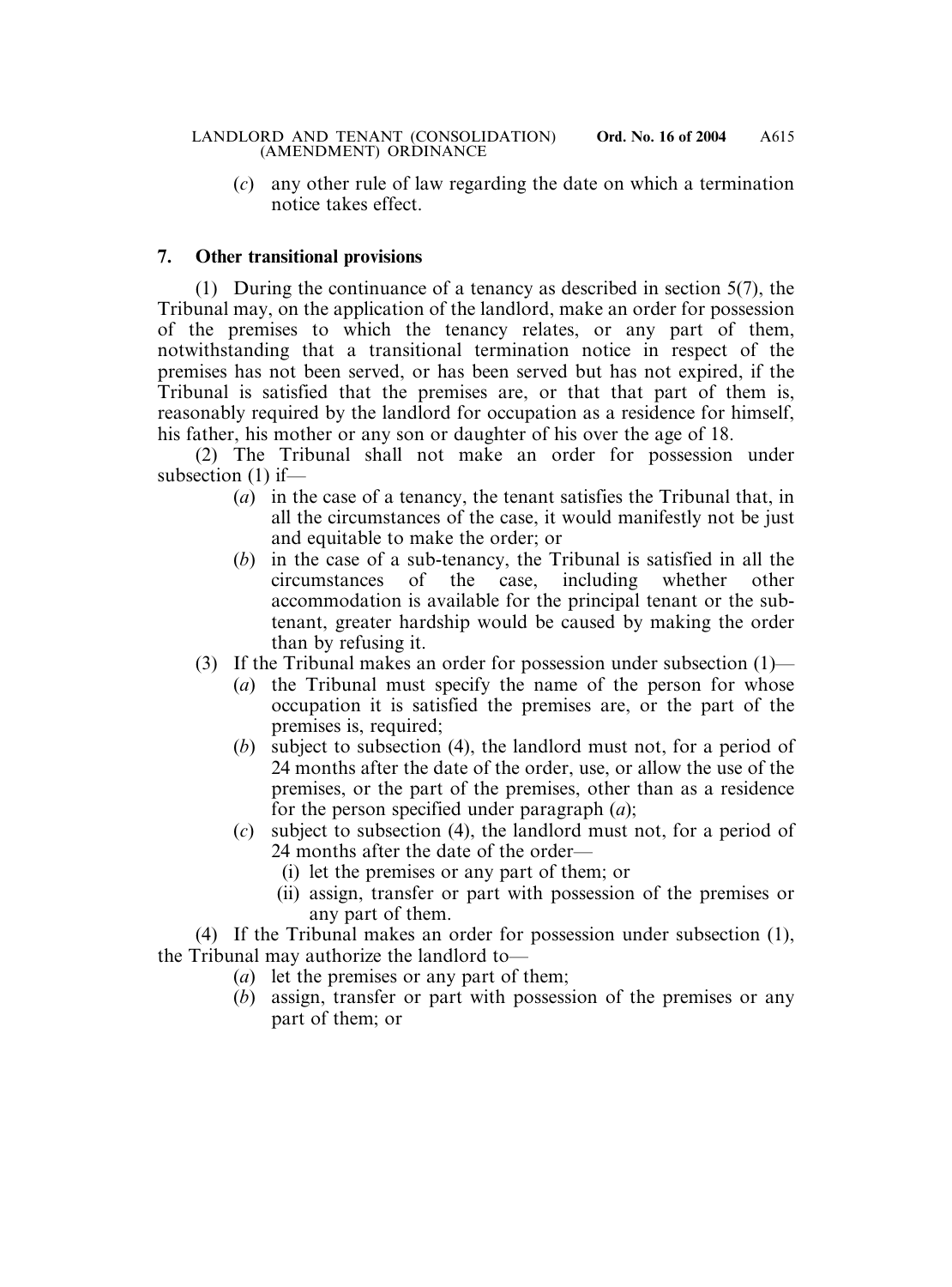(*c*) use, or allow the use of, the premises, or any part of them, other than as a residence for the person specified under subsection (3)(*a*).

(5) The Tribunal, when granting an authority under subsection (4) to let, must specify the terms, including the rent, on which the premises are, or the part of the premises is, to be let, and the rent must not be more than that payable by the tenant last in possession.

(6) Without prejudice to subsection (8), a landlord who contravenes subsection (3)(*b*) or (*c*) commits an offence and is liable on conviction on indictment—

- (*a*) to a fine of \$500,000;
- (*b*) in addition, on a second or subsequent conviction, to imprisonment for 12 months;
- (*c*) in any case, to forfeit a sum not exceeding the equivalent of—
	- (i) in the case of a contravention of subsection  $(3)(c)(i)$ , 2 years' rent calculated at the rate at which the premises were let without the authority of the Tribunal; or
	- (ii) in the case of a contravention of subsection  $(3)(c)(ii)$ , the difference, at the date of the contravention, between the market value of the premises with vacant possession and the market value of the premises with the former tenant in possession.

(7) A court which sentences a landlord for an offence under subsection (6) may, in addition to imposing a penalty under that subsection, make an order under subsection (8) after hearing the former tenant and the landlord.  $(8)$  If—

- (*a*) an application for an order for possession is made by the landlord under subsection (1) and it is subsequently made to appear to the Tribunal that the application was successful by reason of the misrepresentation or concealment of material facts by the landlord; or
- (*b*) the landlord is shown to have acted in contravention of subsection (3)(*b*) or (*c*),

the Tribunal or, as the case may be, the court referred to in subsection (7) may order the landlord to pay to the former tenant such sum as it thinks fit by way of compensation for damage or loss sustained by that tenant as a result of the application.

(9) A letting, assignment, transfer or parting with possession of premises or part of them shall not be void, voidable or unenforceable by reason only of a contravention of subsection (3)(*b*) or (*c*).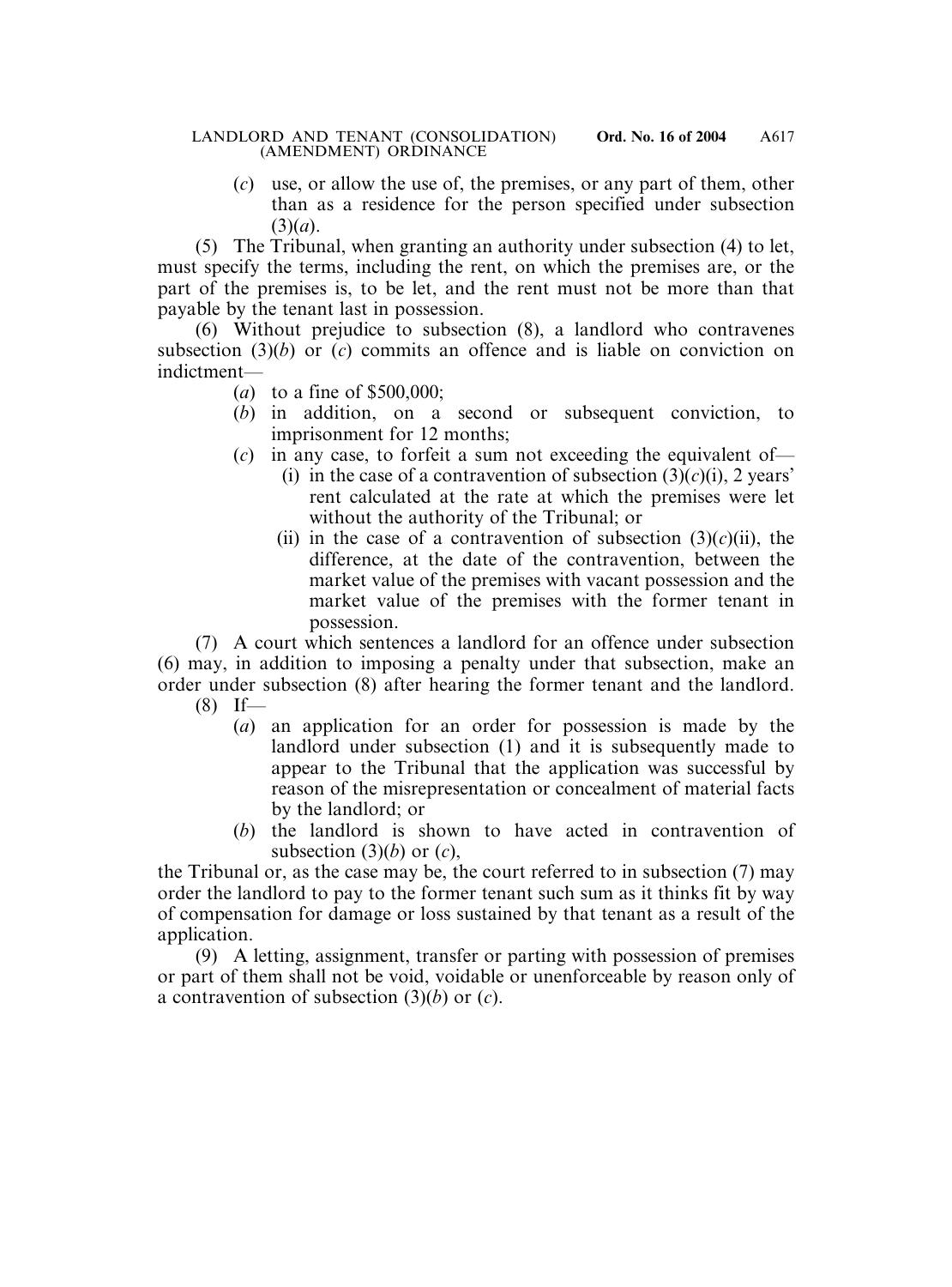(10) A landlord who has been granted an order for possession pursuant to subsection (1) shall be presumed, until the contrary is shown, to have knowledge of the making of the order, of the terms of the order, and of any consent given by the tenant or sub-tenant in connection with the delivery of vacant possession.

(11) For the purpose of this section—

- "his father, his mother or any son or daughter of his" (其父親、母親、兒子或女 兒) includes the father, mother, son or daughter of one or more landlords, holding the premises jointly or in common, with the other landlord or landlords so holding assenting to the application for an order for possession;
- "landlord" (業主) includes one or more landlords, holding the premises jointly or in common, with the other landlord or landlords so holding assenting to the application for an order for possession.

# PART 3

# AMENDMENTS TO PART V

# **8. Sections repealed**

The following sections of Part V are repealed—

- (*a*) section 122—Minimum length of notice to determine tenancy;
- (*b*) section 124—Landlord may substitute notice;
- (*c*) section 127—Saving of rights arising out of breach of tenancy.

# **9. Savings in respect of Part V**

(1) Notwithstanding the repeal of section 122 of the principal Ordinance on the commencement date—

- (*a*) a notice of termination served under section 122(1) of that Ordinance before that date shall have effect in relation to the tenancy to which it applies; and
- (*b*) the definition of "notice of termination" in section 120A of that Ordinance shall continue to apply in relation to that tenancy.

(2) On and after the commencement date, a tenancy to which Part V applies and which is in existence on the day before the commencement date, but in respect of which no notice of termination has been served before the commencement date under section 122(1) of the principal Ordinance—

(*a*) may be terminated in accordance with its terms or as otherwise agreed between the parties; or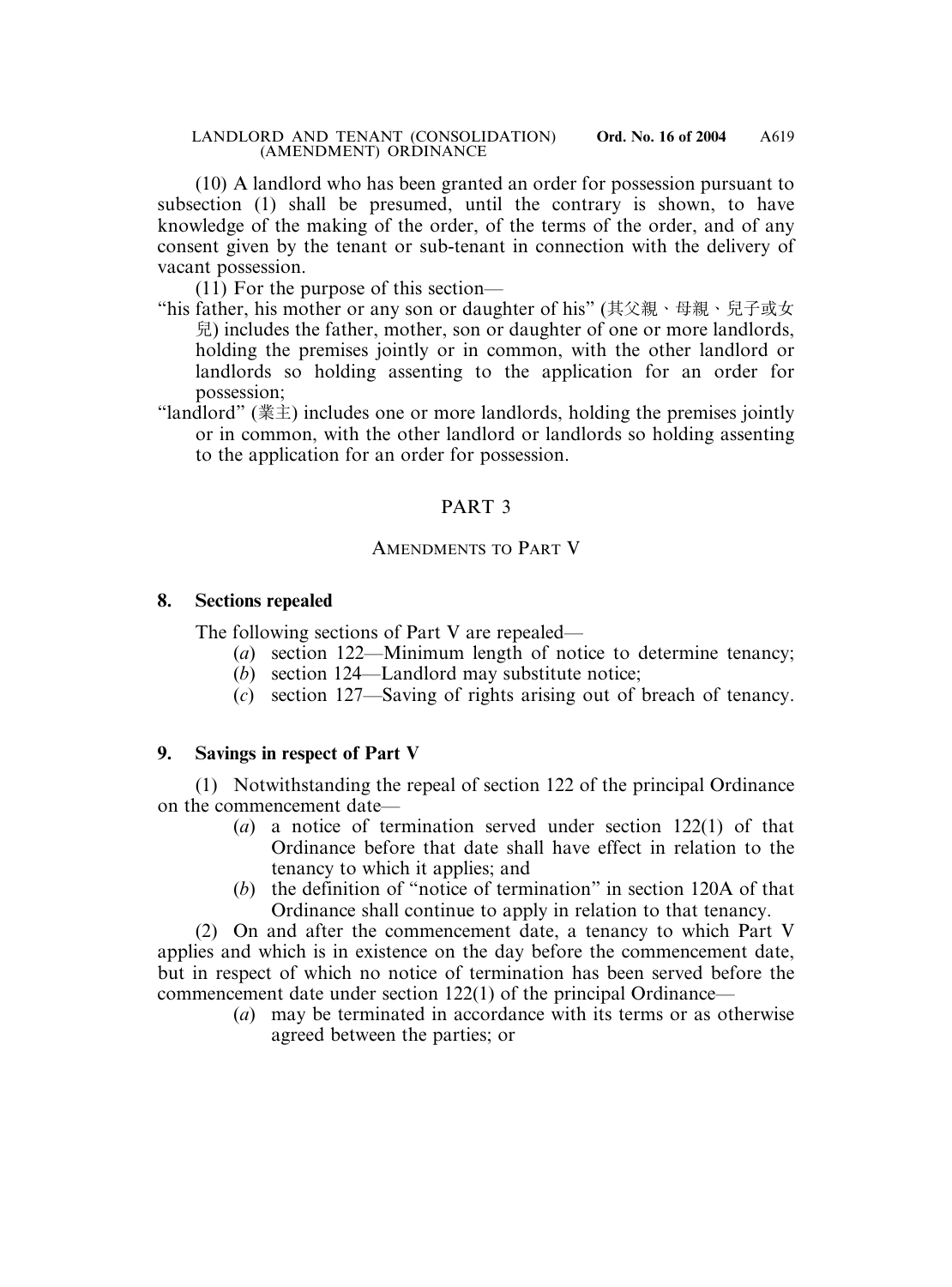(*b*) if it is a tenancy which was continued by virtue of section 122(4) of that Ordinance, may be terminated either as a month to month tenancy or as agreed between the parties.

(3) Proceedings relating to Part V which are pending in the Tribunal on the commencement date, and decisions of the Tribunal relating to that Part which have not been given effect to on that date, may respectively continue and be given effect to on and after the commencement date notwithstanding the repeal of certain provisions of that Part by section 8 of this Ordinance.

 $(4)$  Proceedings relating to provisions of Part V saved by this section may be commenced in the Tribunal on or after the commencement date.

# PART 4

# CONSEQUENTIAL AMENDMENTS

# **Consequential amendments to principal Ordinance**

### **10. Interpretation**

Section 115(1) is amended—

- (*a*) by repealing the definitions "current tenancy", "date of termination" and "prevailing market rent";
- (*b*) in the definition of "tenancy"—
	- (i) in paragraph (*a*) by adding "and" at the end;
	- (ii) in paragraph (*b*) by repealing "and" at the end;
	- (iii) by repealing paragraph (*c*).

# **11. Application of this Part**

Section 116 is amended—

- (*a*) in subsection (1) by repealing "subsections (2) and (3)" and substituting "subsection  $(2)$ ":
- (*b*) in subsection (2)(*d*) by repealing "or an authority by the Commissioner under section 119H(2)(*a*)".

# **12. Proceedings**

Section 119S is amended—

- (*a*) in subsection (2) by repealing ",  $117(1)$  or  $119F(5)$ ";
- (*b*) in subsection (4) by repealing "Subject to section 119Q, any" and substituting "Any".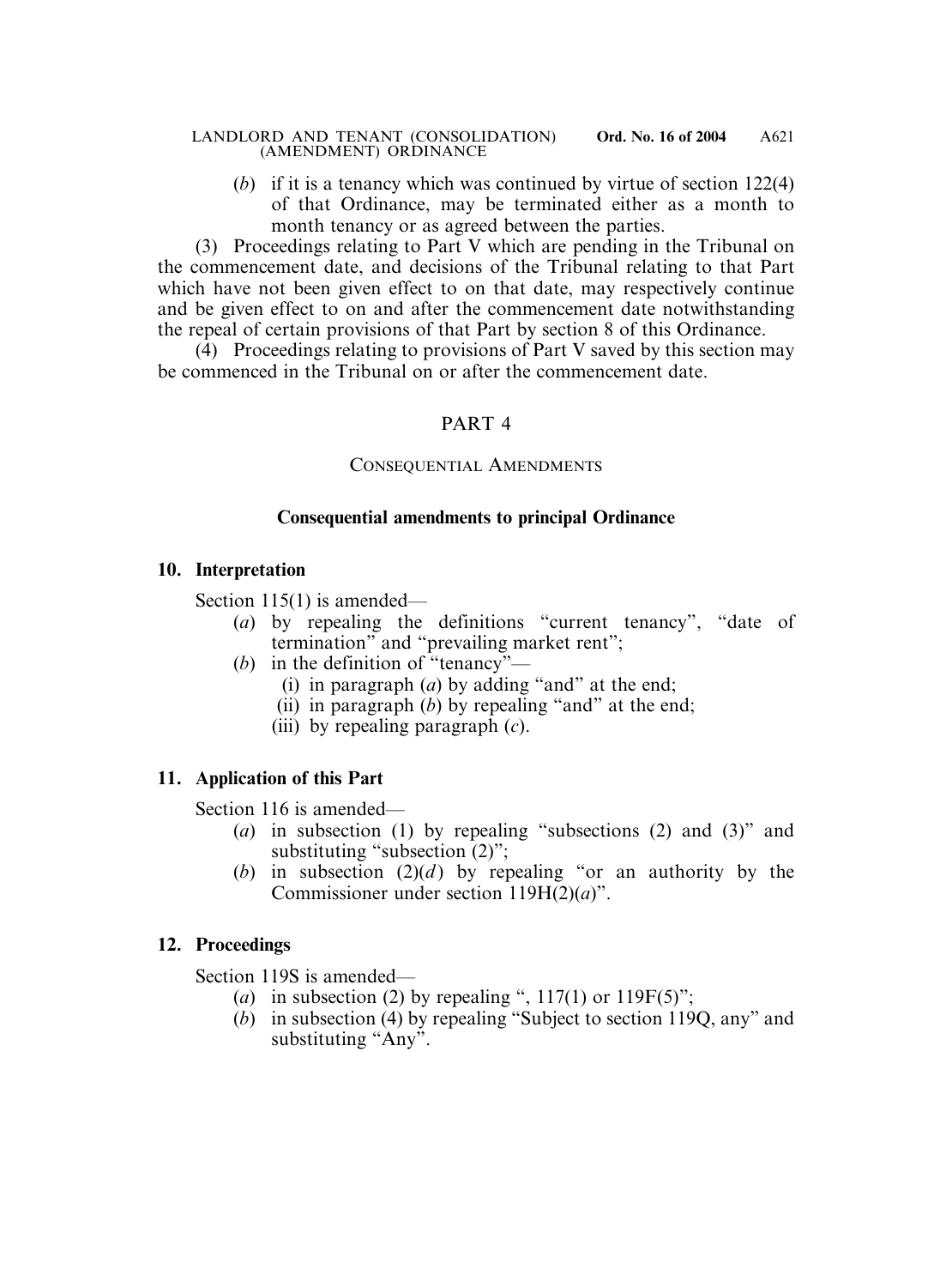### **13. Exercise of powers of Commissioner**

Section 119T(1B) is amended—

- (*a*) in paragraph (*a*) by adding "or" at the end;
- (*b*) in paragraph (*b*) by repealing "; or" and substituting a full stop;
- (*c*) by repealing paragraph (*c*).

# **14. Interpretation**

Section 120A is amended by repealing the definition "notice of termination".

# **15. Application**

Section 121(2) is amended—

- (*a*) in paragraph (*h*) by adding "and" at the end;
- (*b*) in paragraph ( *j*) by repealing the semicolon at the end and substituting a full stop;
- (*c*) by repealing paragraphs (*k*) and (*l*).

# **Consequential amendments to other enactments**

### **16. Consequential amendments to other enactments**

The enactments specified in the Schedule are amended as set out in that Schedule.

### SCHEDULE [s. 16]

CONSEQUENTIAL AMENDMENTS TO OTHER ENACTMENTS

### **Lands Tribunal Ordinance**

### 1. **Jurisdiction of the Tribunal**

Section 8 of the Lands Tribunal Ordinance (Cap. 17) is amended by adding—

"(10) The jurisdiction conferred by subsections  $(6)$ ,  $(7)$  and  $(8)$  in respect of tenancies to which Part IV or V of the Landlord and Tenant (Consolidation) Ordinance (Cap. 7) applies is subject to the repeal of certain provisions of those Parts by the Landlord and Tenant (Consolidation) (Amendment) Ordinance 2004 (16 of 2004).

(11) The Tribunal shall have jurisdiction to make an order for possession—

- (*a*) upon the expiry of a transitional termination notice served pursuant to section 5(2) of the Landlord and Tenant (Consolidation) (Amendment) Ordinance 2004  $(16$  of 2004):
- (*b*) upon an application by a landlord for possession as provided by section 7(2) of that Ordinance;
- (*c*) upon the termination of a tenancy to which section 9(2) of that Ordinance applies;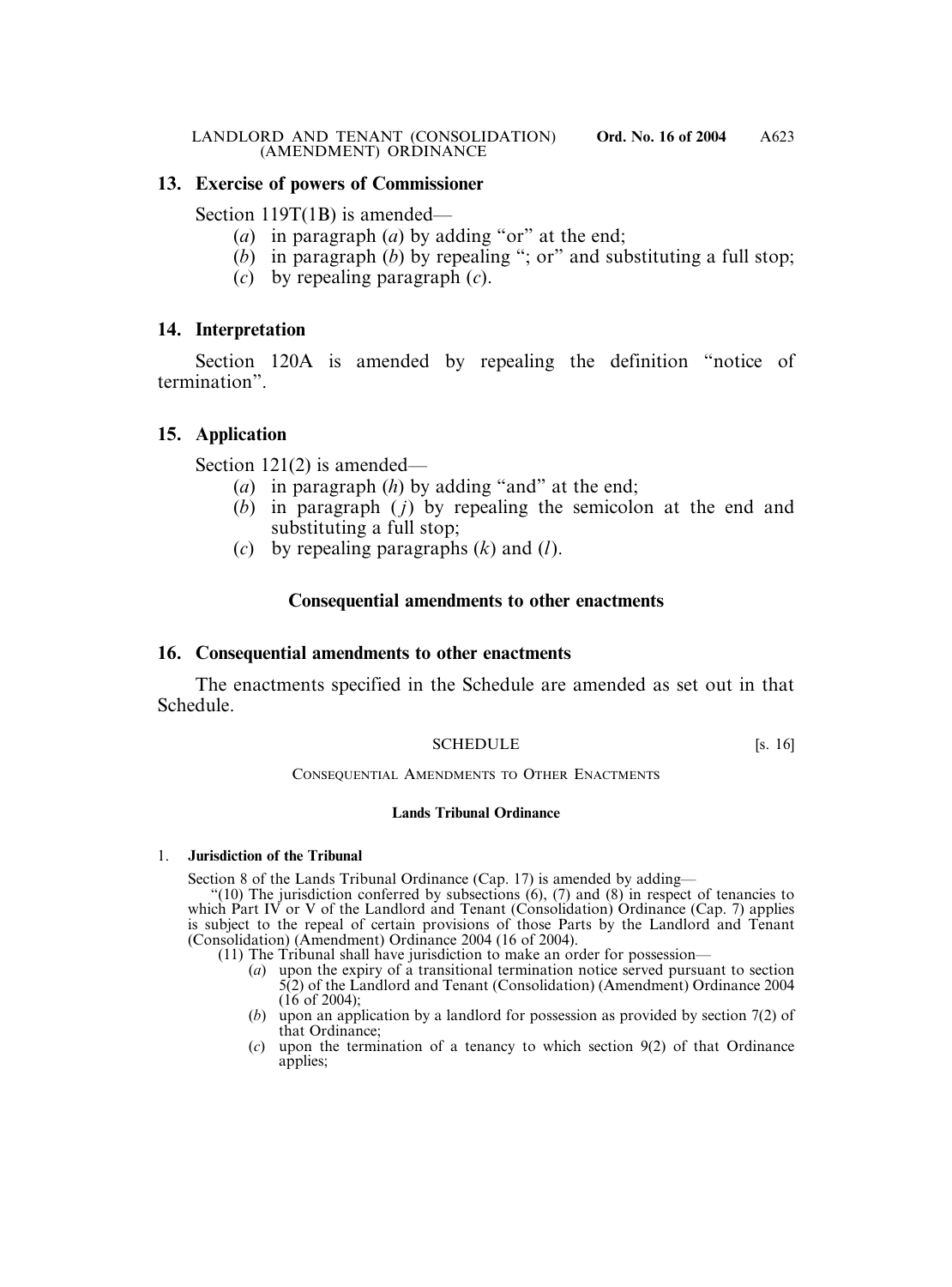(*d* ) upon the termination by effluxion of time of a new tenancy entered into on or after the commencement of that Ordinance.".

#### 2. **Practice and procedure of Tribunal**

Section 10(2) is amended—

- (*a*) in paragraph (*c*) by adding "and" at the end;
- $(b)$  in paragraph  $(d)$ (iii) by repealing "; and" and substituting a full stop;
- (*c*) by repealing paragraph (*e*).

#### 3. **Review of decision**

Section 11A(6) is amended by repealing ", or under section 119F(2),".

#### **Lands Tribunal Rules**

#### 4. **Commencement of proceedings**

Rule 68 of the Lands Tribunal Rules (Cap. 17 sub. leg. A) is amended by adding—

"(1A) Proceedings for an order for possession and other reliefs upon the termination of a tenancy by a transitional termination notice served pursuant to section 5(2) of the Landlord and Tenant (Consolidation) (Amendment) Ordinance 2004 (16 of 2004) shall be commenced by the applicant filing with the Registrar a notice of application substantially in accordance with Form 22A.

(1B) Proceedings for an order for possession and other reliefs under section 7(1) of the Landlord and Tenant (Consolidation) (Amendment) Ordinance 2004 (16 of 2004) shall be commenced by the applicant filing with the Registrar a notice of application substantially in accordance with Form 22B.".

#### 5. **Notice of opposition**

Rule 69 is amended—

- (*a*) by renumbering it as rule 69(1);
- $(b)$  in subrule (1), by repealing "The" and substituting "Subject to subrule (2), the":
- (*c*) by adding—

 $(2)$  The period of 14 days mentioned in subrule (1) is reduced to 7 days in the case of an application for an order for possession made on or after the commencement of the Landlord and Tenant (Consolidation) (Amendment) Ordinance 2004 (16 of 2004) if the tenancy has been terminated by—

- (*a*) notice of termination within the meaning of Part IV or Part V of the Landlord and Tenant (Consolidation) Ordinance (Cap. 7);
- (*b*) notice to quit given by the landlord or tenant;
- (*c*) surrender;
- $(d)$  a transitional termination notice served pursuant to section  $5(2)$ of the Landlord and Tenant (Consolidation) (Amendment) Ordinance 2004 (16 of 2004); or
- (*e*) effluxion of time.".

#### 6. **Forms**

(1) The Schedule is amended in Form 7 by repealing "or requiring to occupy the premises (if notice of opposition under section 119E(1)(*b*) of the Landlord and Tenant (Consolidation) Ordinance (Cap. 7))".

(2) The Schedule is amended by adding—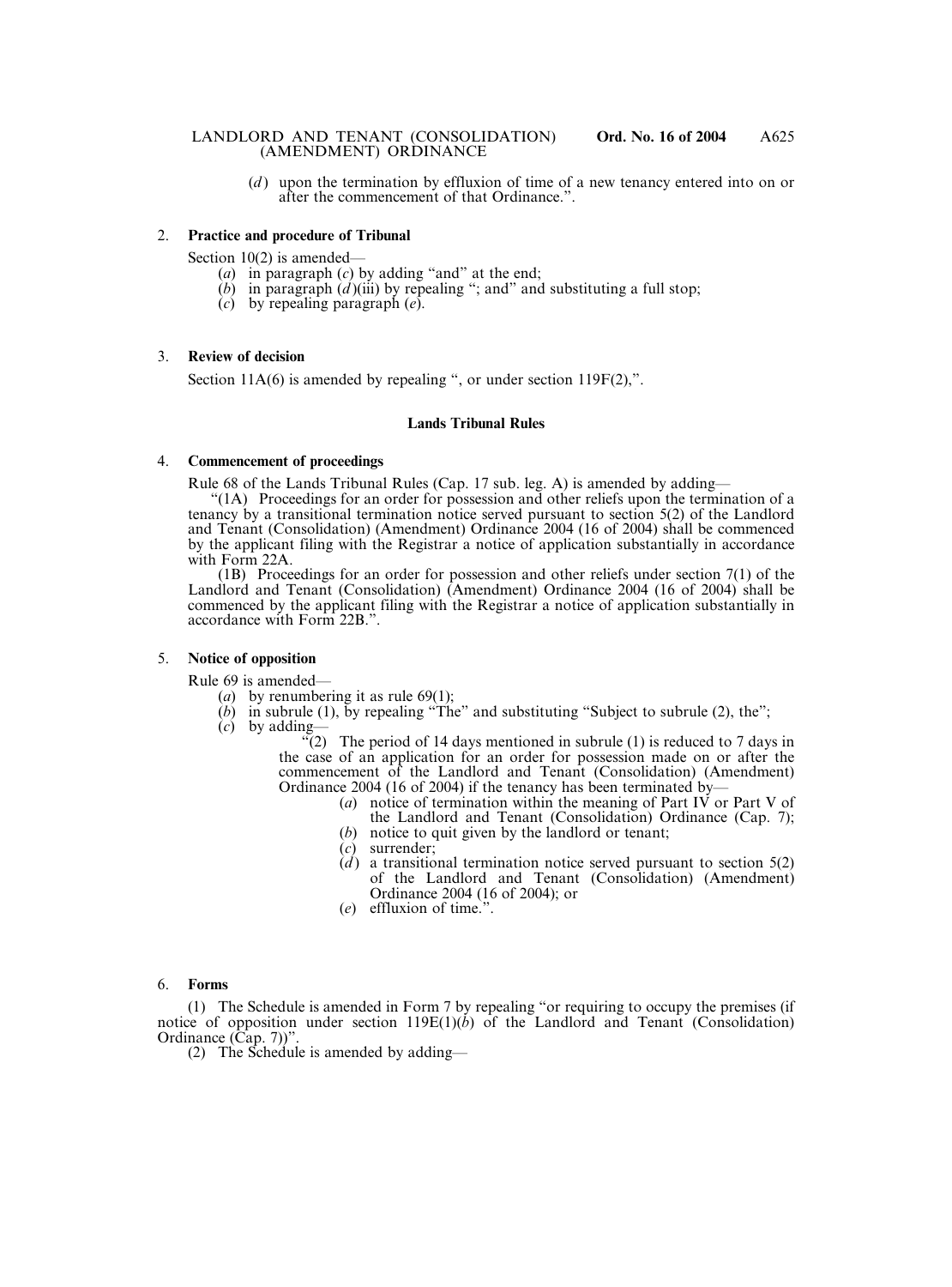|  | LANDLORD AND TENANT (CONSOLIDATION) |  |
|--|-------------------------------------|--|
|  | (AMENDMENT) ORDINANCE               |  |

### "FORM 22A  $[r. 68(1A)]$

#### NOTICE OF APPLICATION UNDER LANDLORD AND TENANT (CONSOLIDATION) (AMENDMENT) ORDINANCE 2004

| Pursuant to section $5(2)$                                                                                                                                                                                                            |
|---------------------------------------------------------------------------------------------------------------------------------------------------------------------------------------------------------------------------------------|
| $\text{No.} \dots \text{LD}$                                                                                                                                                                                                          |
|                                                                                                                                                                                                                                       |
|                                                                                                                                                                                                                                       |
|                                                                                                                                                                                                                                       |
|                                                                                                                                                                                                                                       |
|                                                                                                                                                                                                                                       |
| Duration of tenancy<br>before service of<br>Transitional                                                                                                                                                                              |
| Transitional<br>Date of Expiry<br>Date of                                                                                                                                                                                             |
|                                                                                                                                                                                                                                       |
| Nature and particulars of application:                                                                                                                                                                                                |
| The tenancy having been terminated upon the expiry of a transitional termination notice, the<br>applicant applies for recovery of possession of the suit premises and claims against the respondent<br>for the following item $(s)$ : |
| (1)<br>date of delivery of vacant possession of the suit premises and costs.                                                                                                                                                          |
|                                                                                                                                                                                                                                       |
|                                                                                                                                                                                                                                       |
|                                                                                                                                                                                                                                       |

...........................................................................+ (Signature of \*Applicant/authorized representative of Applicant) Full name of authorized representative: .....................................................

To: 1. The Registrar, Lands Tribunal.

2. The Respondent.

Applicant's address for service: ........................................................................................................

..........................................................................................................................................................

+ If the applicant is a company/incorporation, please affix the company seal and write down the full name of the signatory.

\* Delete whichever is inapplicable.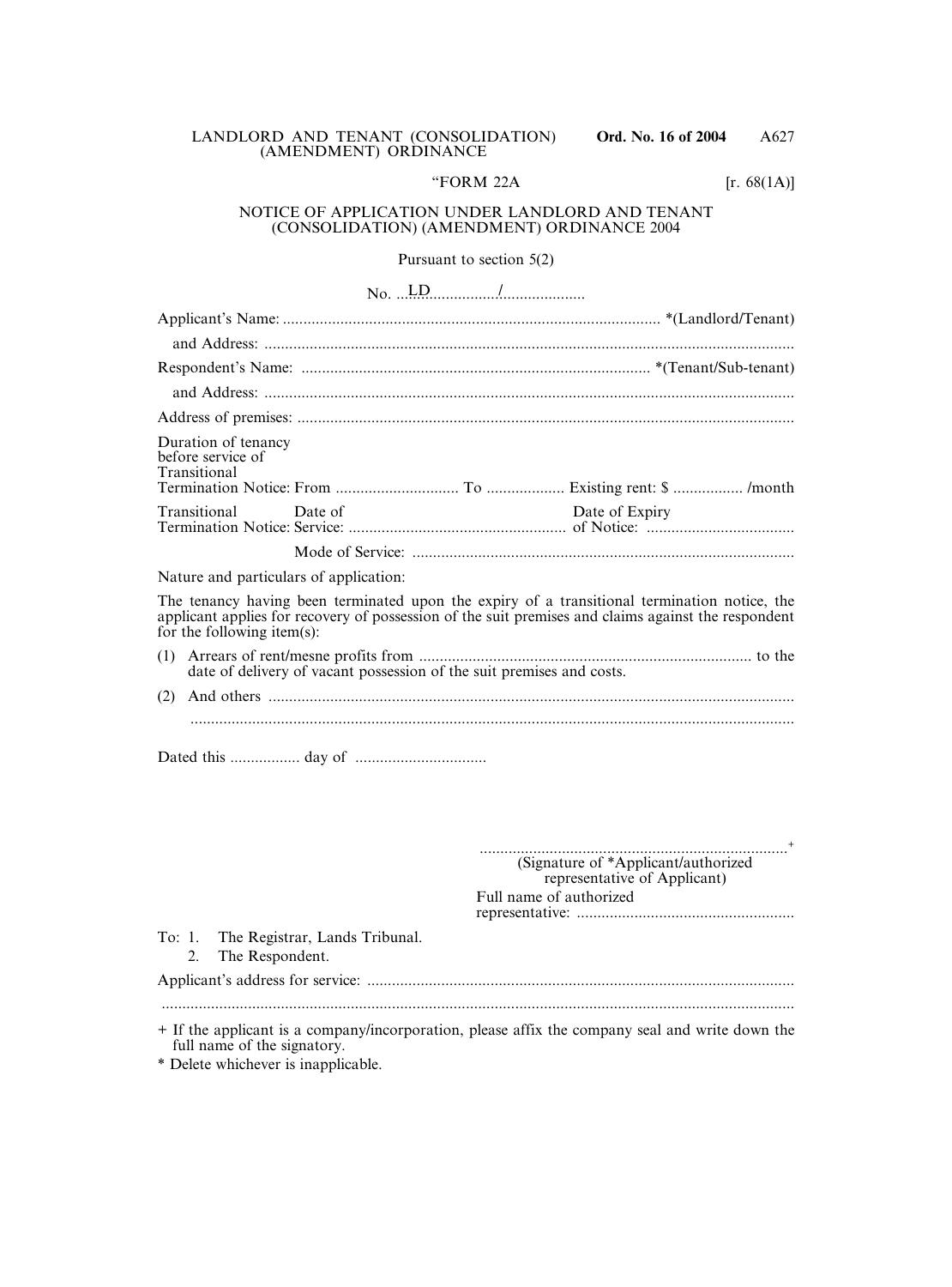#### LANDLORD AND TENANT (CONSOLIDATION) **Ord. No. 16 of 2004** (AMENDMENT) ORDINANCE

**Note:** If you intend to oppose this application, you must personally attend at the Lands Tribunal Registry within 7 days of the date of service of this notice or within the time as ordered by the Tribunal, and file a notice of opposition (Form 7).

### FORM 22B [r. 68(1B)]

——————

#### NOTICE OF APPLICATION UNDER LANDLORD AND TENANT (CONSOLIDATION) (AMENDMENT) ORDINANCE 2004

### Pursuant to section 7(1)

 $No.$   $L.D.$   $/$   $\ldots$   $/$   $\ldots$   $\ldots$   $\ldots$   $\ldots$   $\ldots$   $\ldots$   $\ldots$   $\ldots$   $\ldots$   $\ldots$   $\ldots$   $\ldots$   $\ldots$   $\ldots$   $\ldots$   $\ldots$   $\ldots$   $\ldots$   $\ldots$   $\ldots$   $\ldots$   $\ldots$   $\ldots$   $\ldots$   $\ldots$   $\ldots$   $\ldots$   $\ldots$   $\ldots$   $\ldots$   $\ldots$   $\ldots$   $\ldots$ Applicant's Name: ........................................................................................... \*(Landlord/Tenant) and Address: ................................................................................................................................. Respondent's Name: ..................................................................................... \*(Tenant/Sub-tenant) and Address: ................................................................................................................................. Address of premises: ......................................................................................................................... Duration of tenancy: From .......................... To ................... Existing rent: \$ ................. /month Transitional Termination Date of Date of Expiry Notice (if any): Service: .......................................... of Notice: ..................................... Mode of Service: .................................................................................... Nature and particulars of application: The applicant applies for possession of the suit premises on the ground that the suit premises are reasonably required by the applicant as a residence for— [Names, ages and relationship to the applicant of person(s) for whom occupation of the suit premises is required] .......................................................................................................................................................... And further claims against the respondent for the following item(s): (1) Arrears of rent/mesne profits from ................................................................................. to the date of delivery of vacant possession of the suit premises and costs. (2) And others ................................................................................................................................ ................................................................................................................................................... Dated this ................. day of ................................

> . ..........................................................................+ (Signature of \*Applicant/authorized representative of Applicant) Full name of authorized representative: .....................................................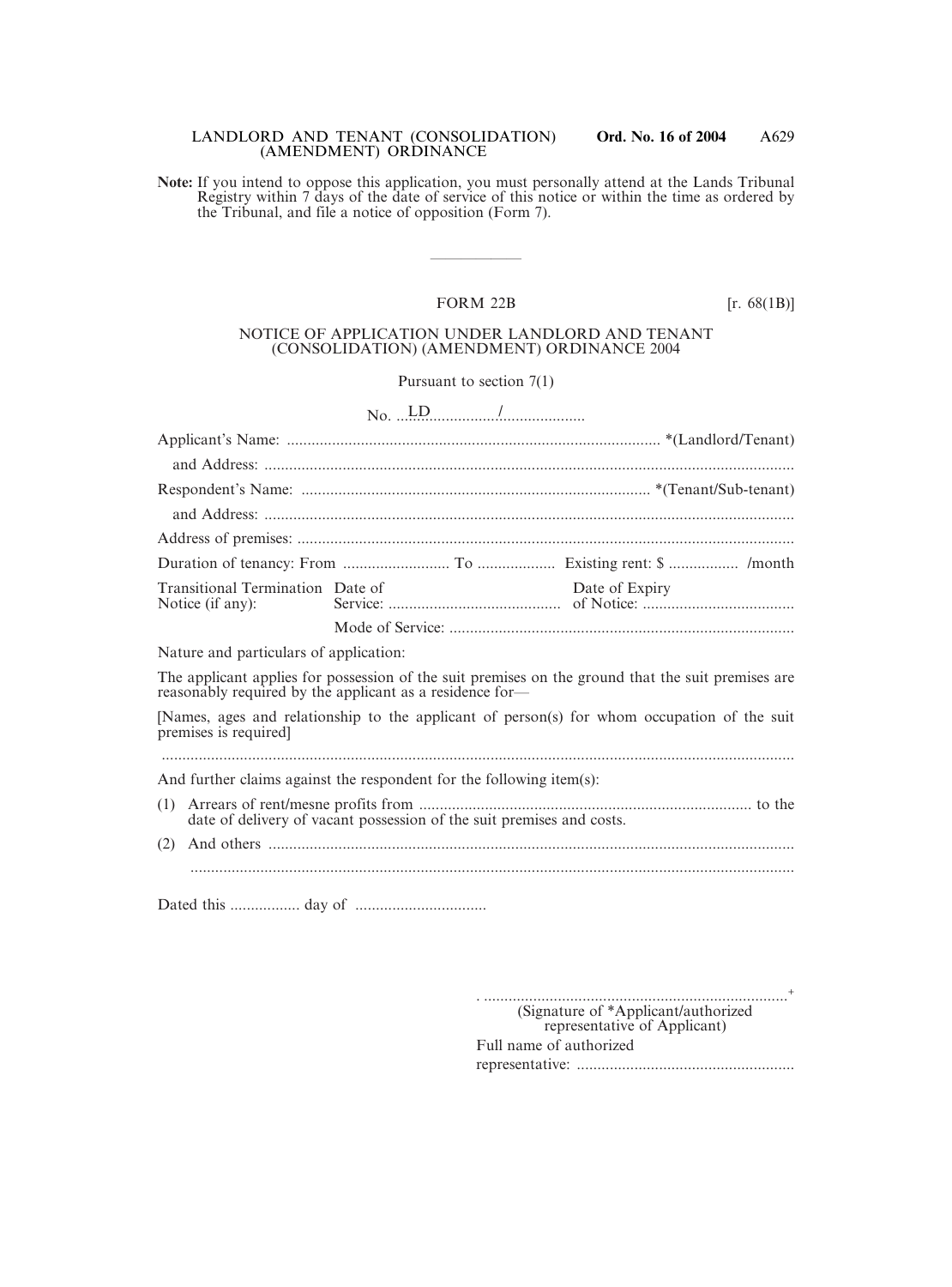To: 1. The Registrar, Lands Tribunal.

#### 2. The Respondent.

Applicant's address for service: ........................................................................................................

..........................................................................................................................................................

- + If the applicant is a company/incorporation, please affix the company seal and write down the full name of the signatory.
- \* Delete whichever is inapplicable.
- **Note:** If you intend to oppose this application, you must personally attend at the Lands Tribunal Registry within 7 days of the date of service of this notice or within the time as ordered by the Tribunal, and file a notice of opposition (Form 7).".

#### **Rating Ordinance**

#### 7. **General powers of Commissioner**

Section 5(1B) of the Rating Ordinance (Cap. 116) is amended—

- (*a*) in paragraph (*a*) by adding "or" at the end;
- (*b*) in paragraph (*b*) by repealing "; or" and substituting a full stop;
- (*c*) by repealing paragraph (*c*).

#### **Government Rent (Assessment and Collection) Ordinance**

#### 8. **General powers of Commissioner**

Section 31(1B) of the Government Rent (Assessment and Collection) Ordinance (Cap. 515) is amended—

- (*a*) in paragraph (*a*) by adding "or" at the end;
- $(b)$  in paragraph  $(b)$  by repealing "; or" and substituting a full stop;
- (*c*) by repealing paragraph (*c*).

#### **Electronic Transactions (Exclusion) Order**

#### 9. **Provisions excluded from application of section 5 of Ordinance**

Schedule 1 to the Electronic Transactions (Exclusion) Order (Cap. 553 sub. leg. B) is amended by repealing item 1.

### **Mass Transit Railway Ordinance**

#### 10. **Interests in land**

Section 47(*a*) of the Mass Transit Railway Ordinance (Cap. 556) is amended by repealing ",  $119E(2)$  or  $119H(1)(a)$ ".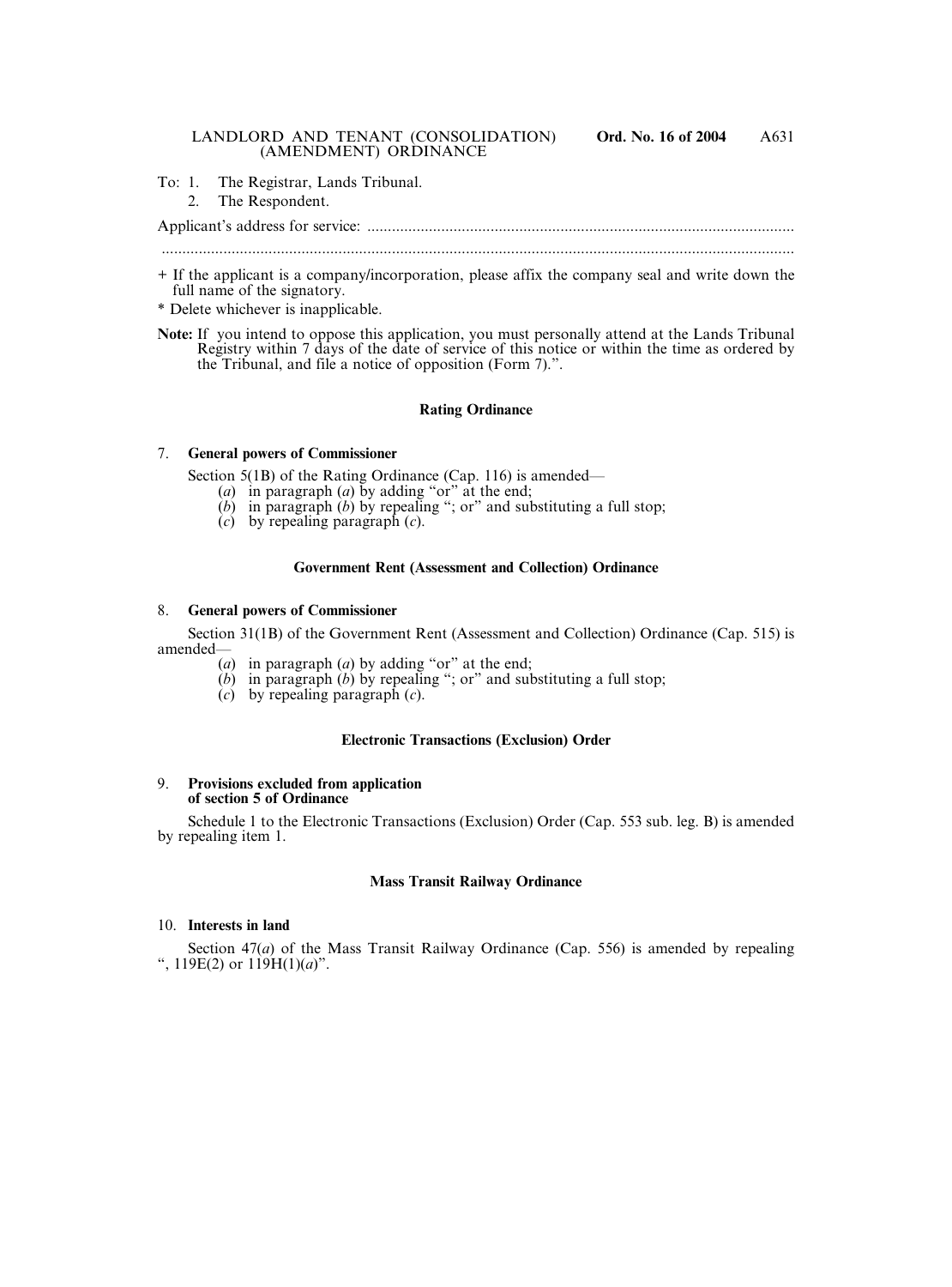#### **Hong Kong Red Cross Ordinance**

#### 11. **Interests in land**

Section 12C(*a*) of the Hong Kong Red Cross Ordinance (Cap. 1129) is amended by repealing ", 119E(2) or 119H(1)(*a*)".

#### **Standard Chartered Asia Limited Ordinance**

#### 12. **Vesting of interests in land**

Section 12(*a*) of the Standard Chartered Asia Limited Ordinance (Cap. 1136) is repealed.

### **Lloyds Bank (Merger) Ordinance**

#### 13. **Interests in land**

Section 12(*a*) of the Lloyds Bank (Merger) Ordinance (Cap. 1137) is repealed.

#### **Royal Bank of Scotland Ordinance**

#### 14. **Transfer of interests in land and other property**

Section 16(*a*) of the Royal Bank of Scotland Ordinance (Cap. 1138) is amended by repealing "or a purchase or creation of an interest in land for the purposes of section 119E(2) of that Ordinance".

#### **Deutsche Bank (Merger) Ordinance**

#### 15. **Interests in land**

Section 12(*a*) of the Deutsche Bank (Merger) Ordinance (Cap. 1142) is repealed.

#### **Rainier International Bank (Transfer of Hong Kong Undertaking) Ordinance**

### 16. **Interests in land**

Section 11(*a*) of the Rainier International Bank (Transfer of Hong Kong Undertaking) Ordinance (Cap. 1144) is repealed.

#### **First Pacific Bank Limited Ordinance**

#### 17. **Interests in land**

Section 13(*a*) of the First Pacific Bank Limited Ordinance (Cap. 1146) is repealed.

#### **Dao Heng Bank Limited Ordinance**

#### 18. **Interests in land**

Section 14(*a*) of the Dao Heng Bank Limited Ordinance (Cap. 1152) is amended by repealing ", 53(7)(*a*), 119E(2) or 119H(1)(*a*)<sup> $\bar{5}$ </sup> and substituting "or 53(7)(*a*)<sup> $\bar{5}$ </sup>.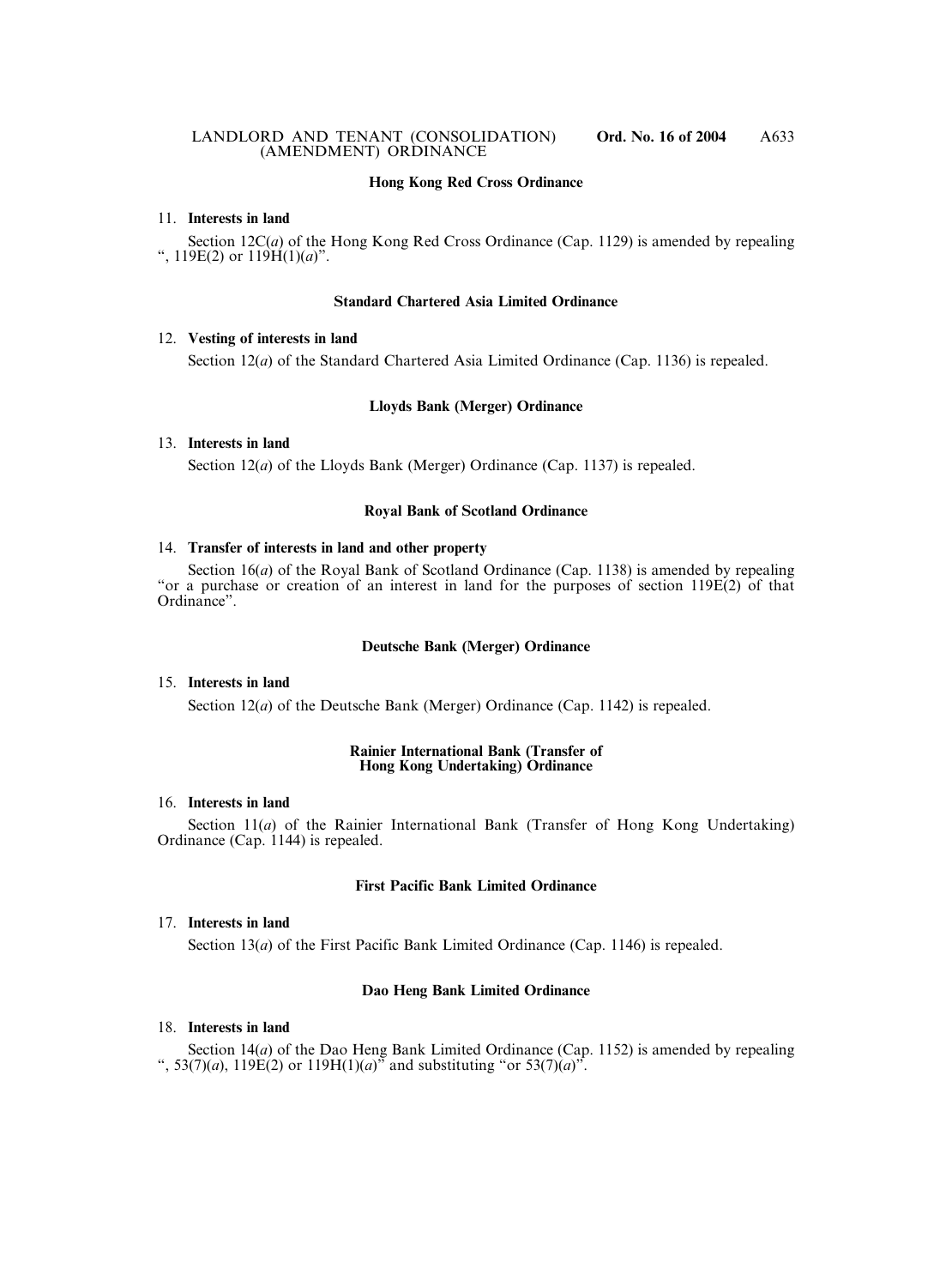#### **Middle East Finance International Limited (Transfer of Undertaking) Ordinance**

#### 19. **Interests in land**

Section 14(*a*) of the Middle East Finance International Limited (Transfer of Undertaking) Ordinance (Cap. 1154) is amended by repealing ",  $53(7)(a)$ ,  $119E(2)$  or  $119H(1)(a)$ " and substituting "or  $53(7)(a)$ ".

#### **The Christian and Missionary Alliance (Transfer of Hong Kong Immovable Property) Ordinance**

#### 20. **Interests in land**

Section 8(*a*) of The Christian and Missionary Alliance (Transfer of Hong Kong Immovable Property) Ordinance (Cap. 1155) is amended by repealing "section 119E(2) of the Landlord and Tenant (Consolidation) Ordinance (Cap. 7) or".

#### **Bank of Tokyo-Mitsubishi Ordinance**

#### 21. **Interests in land**

Section 14(*a*) of the Bank of Tokyo-Mitsubishi Ordinance (Cap. 1160) is repealed.

#### **The Bank of Tokyo-Mitsubishi (Merger of Subsidiaries) Ordinance**

#### 22. **Interests in land**

Section 16(*a*) of The Bank of Tokyo-Mitsubishi (Merger of Subsidiaries) Ordinance (Cap. 1161) is amended by repealing ", 119E(2) or 119H(*a*)".

#### **Hong Kong St. John Ambulance Incorporation Ordinance**

#### 23. **Vesting of property**

Section 6(4)(*a*) of the Hong Kong St. John Ambulance Incorporation Ordinance (Cap. 1164) is amended by repealing ", 119E(2) or 119H(1)(*a*)".

#### **Bank of China (Hong Kong) Limited (Merger) Ordinance**

#### 24. **Interests in land**

Section 18(1)(*a*) of the Bank of China (Hong Kong) Limited (Merger) Ordinance (Cap. 1167) is amended by repealing ",  $119E(2)$  or  $119H(1)(a)$ ".

#### **The Bank of East Asia, Limited Ordinance**

#### 25. **Interests in land**

Section  $15(1)(a)$  of The Bank of East Asia, Limited Ordinance (Cap. 1168) is amended by repealing ",  $119E(2)$  or  $119H(1)(a)$ ".